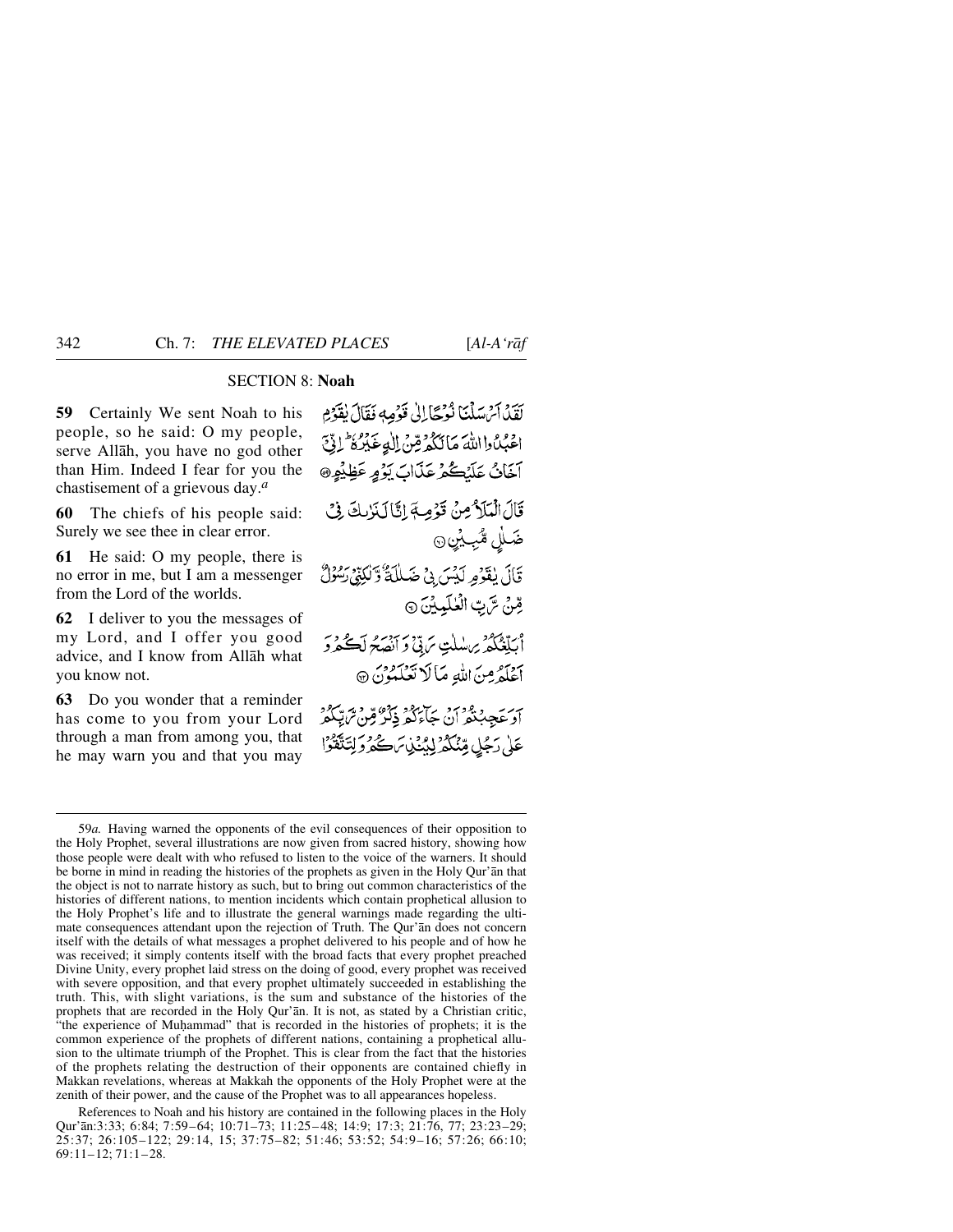guard against evil, and that mercy may be shown to you?

**64** But they called him a liar, so We delivered him and those with him in the ark, and We drowned those who rejected Our messages. Surely they were a blind people!*<sup>a</sup>*

#### SECTION 9: **H∂d**

**65** And to ' $\overline{A}d^a$  (We sent) their brother*<sup>b</sup>* H∂d.*<sup>c</sup>* He said: O my people, serve Allåh, you have no god other than Him. Will you not then guard against evil?

**66** The chiefs of those who disbelieved from among his people said: اللهَ مَالَكُهُ مِّنْ الْهِ عَيْرُهُ أَفَلَا تَتَقَوْنَ @ قَالَ الْمَلَا الَّيْ يُنَ كَفَرُوا مِنْ قَرُمِهَ إِنَّا

لَنَزْبِكَ فِي مَنَفَاهَةِ وَّ إِنَّ لَنَظُنُّكَ

دَالِي عَادِ أَخَاهُ مِهْ وُرْدًا تَجَالَ يٰقَدِّهِ اعْبُدُدا

64*a.* Fuller references to the deluge and the making of the ark are contained in 11:37– 48 and 23:27–29. It may be noted here, however, that the Holy Qur'ån does not support the idea of a world deluge, for it plainly states here that Noah was sent only to *his* people, i.e. not to all nations. Only the people to whom Noah delivered his message called him a liar, and only those were drowned who rejected the message of Allåh delivered through Noah.

65*a.* The tribe of 'Åd, with its prophet H∂d, is mentioned in the Holy Qur'ån in the following places: 7:65–72; 11:50– 60; 14:9; 25:38; 26:123–140; 29:38; 41:13–16; 46:21–26; 51:41, 42; 53:50; 54:18–21; 69:4; 69:6 – 8; 89:6– 8.

'Åd was the grandson of Aram (mentioned in 89:7), who was a grandson of Noah, and the tribe of ' $\overline{A}$ d spoken of here is called *the first '* $\overline{A}$ *d* (53:50), as distinguished from the tribe of Tham∂d, which is called *the second 'Åd*. This tribe lived in the desert of al-A√qåf (46:21) which is marked on the maps of Arabia and extends from Oman to Hadramaut. Rodwell's view, that "the two tribes of 'Âd and Thamūd — the latter of whom is mentioned by Diod. Sic. and Ptolemy — lay to the north of Mecca", is wrong in respect of the tribe of 'Ad, though it is tolerably true so far as the tribe of Tham∂d is concerned. Sale has the following account of this tribe in his Pr. Dis.: " 'Åd was an ancient and potent tribe of Arabs and zealous idolaters. They chiefly worshipped four deities, Sāqiyah, Hāfizah, Rāziqah, and Sālimah, the first, as they imagined, supplying them with rain, the second preserving them from all dangers abroad, the third providing food for their sustenance, and the fourth restoring them to health when afflicted with sickness".

65*b.* The male member of a tribe is generally spoken of as their brother: "Thus *yå akhå Bakr-in* means, O thou of the tribe of Bakr" (LL).

65*c.* The prophet H∂d is the Eber of the Bible, because H∂d is said to be the grandson of Arphaxad, the grandson of Noah (Rz). Compare Gen. 10:24 for Eber's genealogy. His son Joktan is said to have established a kingdom in Yūnān. There is no mention in the Bible that H∂d was a prophet for 'Åd.

برسد دي و بر و وي<br>د لعلڪهُ تيرڪمونَ ۞

نَدَ يَهُودُهُ فَأَنْجَيْنَهُ وَالَّذِينَ مَعَهَ فِي الْفُلْكِ وَآخَرَتْنَا الَّذِيْنَ كَلَّ بُوْا بِأَيْتِنَا ۖ الَّهُمُرْكَبَانُوْا قَوْمًا عَبِينَ ۞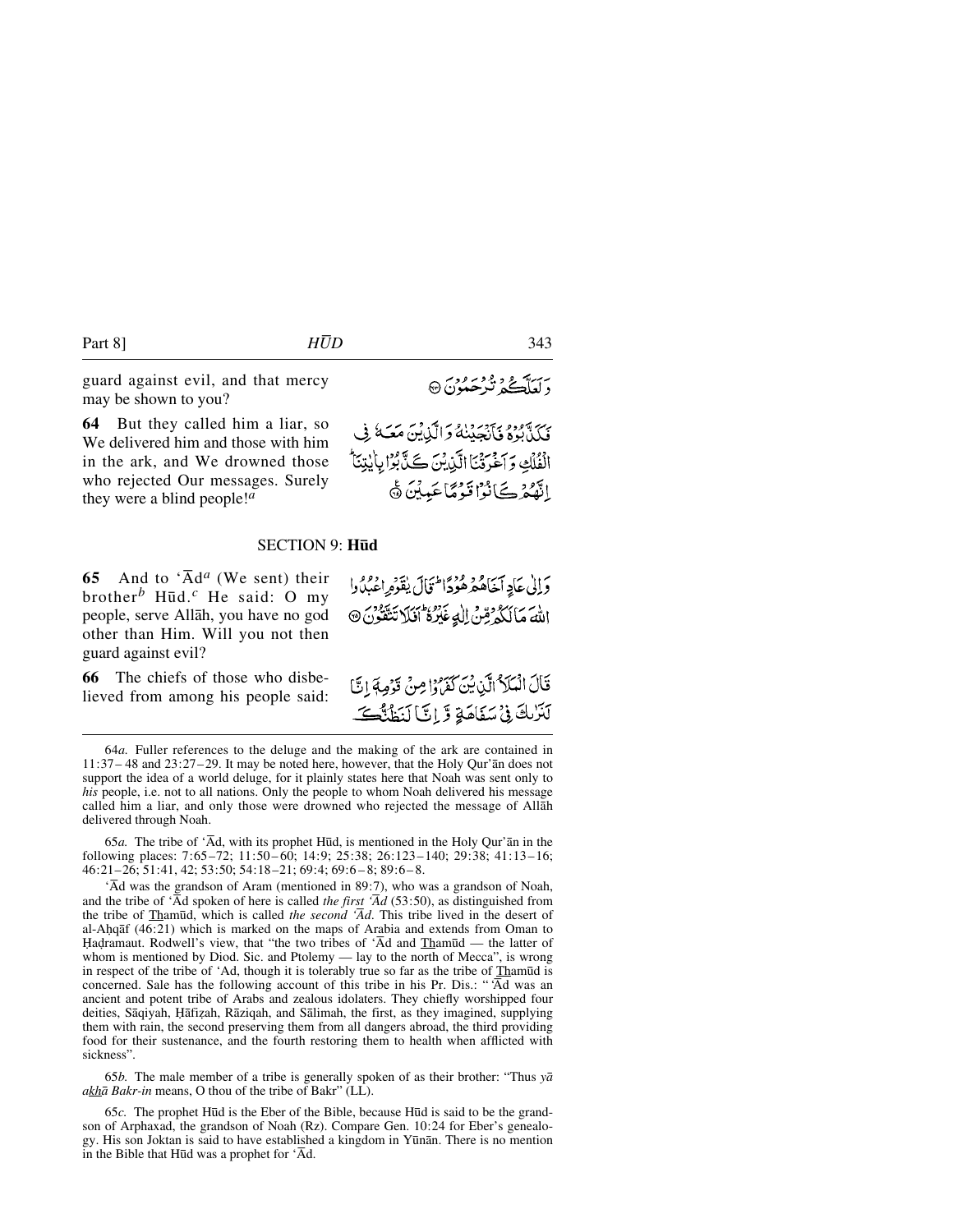Certainly we see thee in folly, and we certainly think thee to be of the liars.

**67** He said: O my people, there is no folly in me, but I am a messenger of the Lord of the worlds.

**68** I deliver to you the messages of my Lord and I am a faithful adviser to you.

**69** Do you wonder that a reminder has come to you from your Lord through a man from among you that he may warn you? And remember when He made you successors after Noah's people*<sup>a</sup>* and increased you in excellence of make.*<sup>b</sup>* So remember the bounties of Allåh, that you may be successful.

**70** They said: Hast thou come to us that we may serve Allåh alone, and give up that which our fathers used to serve? Then bring to us what thou threatenest us with, if thou art of the truthful.

**71** He said: Indeed uncleanness and wrath from your Lord have lighted upon you.*<sup>a</sup>* Do you dispute with me about names which you and your fathers have named? *<sup>b</sup>* Allåh has not مِنَ الْكُيْنِيِينَ ۞

قَالَ يٰقَوْمِ لَيْسَ بِيْ سَفَاهَةٌ وَّلْكِثِيْ سَ سُؤلُّ مِّنْ سَّ بِّ الْعٰلَمِينَ ۞ أَبَلِّغْكُمْ بِرَسْلَتِ يَرَبِّي وَآنَانَكُمْ نَاصِعٌ أَمِيْنٌ۞ ہے ۔ وود ہو نے کرد برد میں آتکھ<br>او عصبغد ان حاء کہ دکر میں آتکھ س سر محيل مين دي دي دي دي.<br>علي سرجل مين كم ليكن ركبر وادڪ وا إِذْ جَعَلَكُمْ خُلَفَاءَ مِنْ بَعْدِ قَوْمٍ نُكُوْجٍ وَّيْرَادَكُمْ فِي الْخَلْقِ بَقَّهْ طَاءً ۚ فَإِذْكُرُوْا الْكِرَ اللَّهِ لَعَلَّكُمْ تُفْلِحُونَ ۞

قَالُوْٓاآجِئۡتَنَالِنَعۡبُدَااللَّهَ دَحۡدَهُ وَ نَذَاسَهَا كَانَ يَعْمُدُ الْكَلْوْيَا ۚ فَأَتِنَابِيهَا تَعِيدُ نَآ لِنُ كُنْتَ مِنَ الصَّدِيقِيْنَ ۞

قَالَ قَيْلَ وَقَعَ عَلَيْكُمْ قِنْ تَرَبِّكُمْ رِجْسٌ يَّ سِرِ وَاسْتَعْبَادِ لَوْنَنِيٌّ فِيَّ مِنْ سَبَاءٍ سَبَادِهُ وَيَّ أَنْتُعْرَدَانَآؤُكُمْ مَّانَنَّوْلَ اللَّهُ بِهَامِنُ سُلْطِنٌ

<sup>69</sup>*a.* By making the 'Ådites *khulafå'* or *successors* is meant that they were made a ruling nation and possessors of a vast kingdom.

<sup>69</sup>*b.* Some commentators have related unfounded legends as to the incredible tallness of their stature. The words used in the Qur'ån signify only that they were a strong and powerful people.

<sup>71</sup>*a.* Sticking to their idols and refusing to believe in Allåh is here spoken of as *uncleanness*. The wrath of Allåh was due to their evil deeds. There is also a secondary significance of the word *rijs,* i.e. *punishment*, and in that case the past tense would indicate the certainty of the event, because punishment was so sure to come that it could be spoken of as having *lighted* upon them.

<sup>71</sup>*b.* The reference here is to their deities, for which see 65*a*.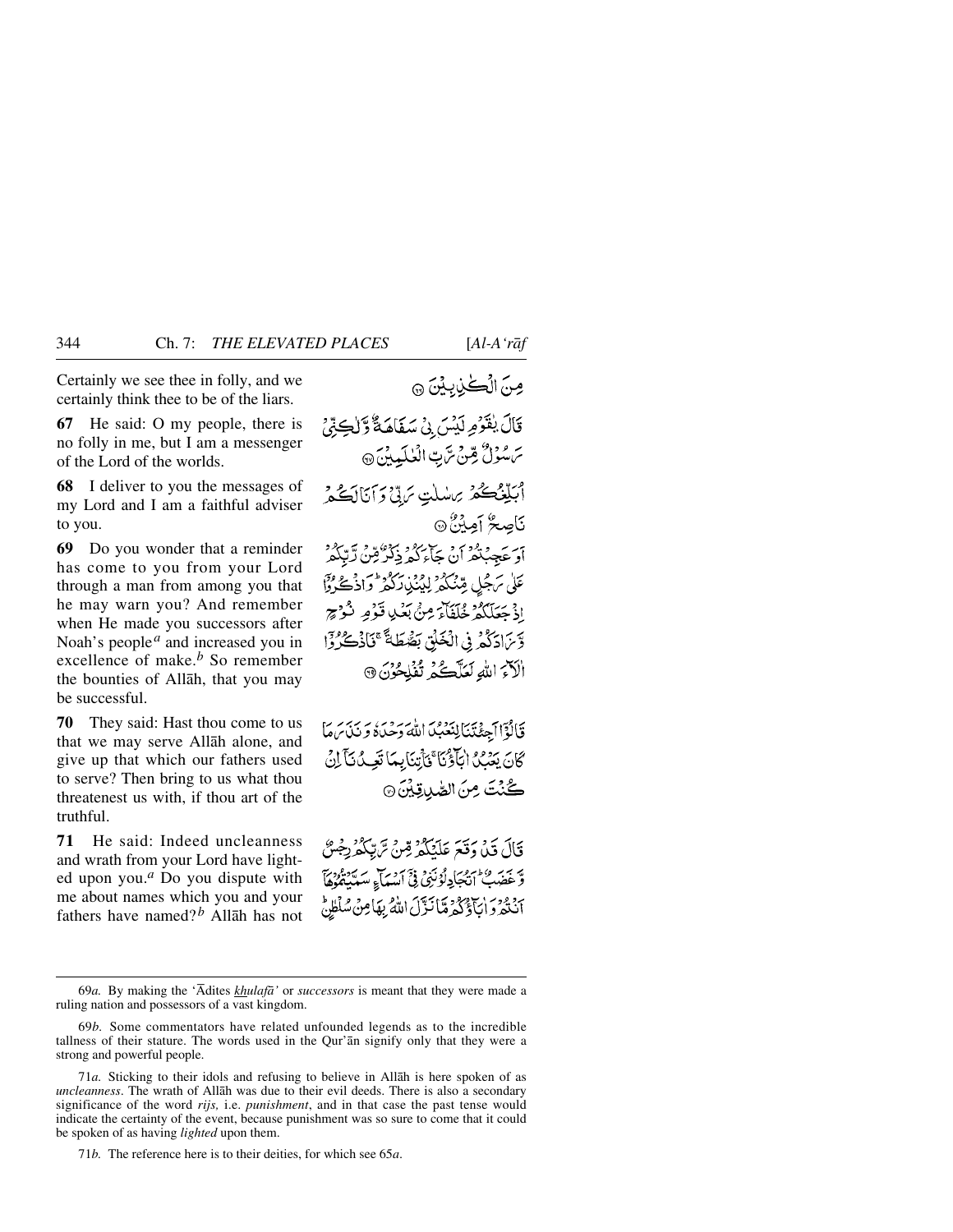sent any authority for them. Wait, then; I too with you am of those who wait.

**72** So We delivered him and those with him by mercy from Us, and We cut off the roots of those who rejected Our messages and were not believers.*<sup>a</sup>*

فَأَنْتَظِرُوْۤإِإِذۡيۡ مَعۡكُمۡ ثُمِّينَ الۡمُنۡتَظِرِيۡنَ۞

فَأَنْجَيْنُكُ وَالَّذِينَ مَعَكُمْ بِرَحْمَةٍ مِّنَّ وَقَطَّعْنَا دَابِرَ الَّذِيْنَ كَذَّبُوْا بِأَيْتِنَا دَ مَاڪَانُوْا مُؤْمِنِينَ ۾َ

#### **SECTION 10: Salih and Lot**

**73** And to Thåm∂d*<sup>a</sup>* (We sent) their brother  $S\bar{a}$ lih.<sup>*b*</sup> He said: O my people, serve Allåh, you have no god other than Him. Clear proof has indeed come to you from your Lord. This is Allåh's she-camel — a sign for you*<sup>c</sup>* — so leave her alone to pasture in Allåh's earth, and do her no harm, lest painful chastisement overtake you.

وَإِلَىٰ نَبُوْدَ آخَاهُهُمْ صَلِحًا مُخَالَ يٰقَدُورِ اعْبُدُ وااللّهَ مَالَكُمْ قِنْ اللّهِ عَبْرُهُ قَدْ ڮ<sup>ٳڔ</sup>ؿڴۯڹێۣڹؘڐٞ۠ڞؚؽٙ؆ڸڮڰۯ<sup>ۄ</sup>ؘؙۿڶۣ؋ڹؘٲؿؘڎٞ اللَّهِ لَكُمْ أَيَةً فَيَذَرُوْهَا تَأْكُلُ فِيَّ أَمْرَضٍ اللَّهِ وَلَا تَعَسُّوْهَا بِسُوِّءٍ فَبِأَخُلَامٌ عَذَابٌ أَلِيْهِمْ

72*a.* They were destroyed by a storm blowing on them continuously for eight days  $(69:7)$ .

73*a.* The tribe of Tham∂d is often mentioned in the Holy Qur'ån conjointly with the tribe of ' $\overline{A}d$ . It is spoken of in the following places: 7:73–79; 11:61–68; 14:9; 15:80–84; 25:38; 26:141–159; 27:45–53; 29:38; 41:13, 14, 17, 18; 51:43 – 45; 53:51; 54:23–31; 69:4, 5; 89:9; 91:11–15.

'Åd and Tham∂d, though two nearly related tribes, were separated both as regards time and place. Tham∂d is known after a grandson of Aram, the grandson of Noah. Historical traces of it are met with in Ptolemy. The tribe flourished more than two hundred years after  $\hat{A}$ d, and occupied the territory known as al-Hijr (15:80), and the plain known by the name of Wådi-l-Qurå, which forms the southern boundary of Syria and the northern one of Arabia.

73*b*. Sālih was a descendant in the sixth generation after Thamūd.

73*c.* Neither the Qur'ån nor any reliable saying of the Holy Prophet lends any support to the numerous legends regarding the miraculous appearance and prodigious size of the she-camel. It is called *Allåh's she-camel* because it was given as a sign from Allåh. It was an ordinary she-camel, which was given as a sign to a people. Their slaying of it was a sign that they would neither accept the truth, nor cease persecuting Şāliḥ and his followers.

It may be noted here that there is nothing strange that a camel should be given as a sign, when even now we can see that a roughly constructed house known as the Ka'bah is given as a sign to the whole world, so that whoever tries to destroy it will perish.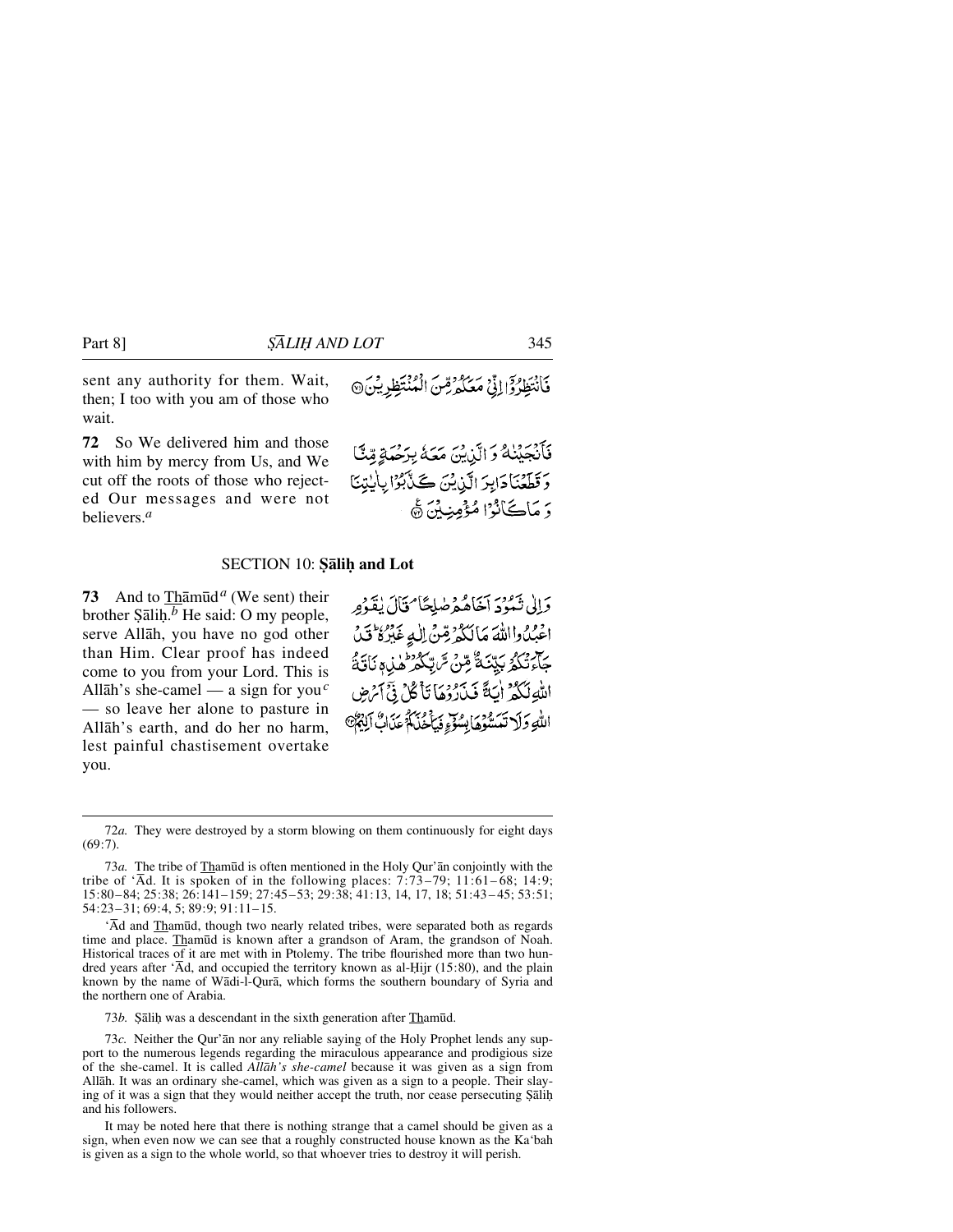**74** And remember when He made you successors after 'Åd and settled you in the land — you make mansions on its plains and hew out houses in the mountains.*<sup>a</sup>* So remember Allåh's bounties and act not corruptly in the land, making mischief.

**75** The arrogant chiefs of his people said to those who were weak, to those who believed from among them: Do you know that Salih is one sent by his Lord? They said: Surely we are believers in that wherewith he has been sent.

**76** Those who were haughty said: Surely we are disbelievers in that which you believe.

**77** Then they hamstrung the shecamel and revolted against their Lord's commandment, and said; O Salih, bring us that with which thou threatenest us, if thou art of the messengers.

**78** So the earthquake seized them, and they were motionless bodies in their abodes.*<sup>a</sup>*

وَإِذْكَرُوْٓإِلِّهُ جَعَلَكُمْ خُلَفَاتٍ مِنْ بِعَيْدِعَاجِ وَّ بَوَّأَكُمْ فِي الْأَمْرِضِ تَتَّجِنُّ دُنَ مِنْ مُكْمِنِّ هُ مُعْنِي الرِّيّنَ حِيْرُوسَ الْجِبَالَ بُيُوتًا ۚ فَاٰذُكُرُدِّا أَلَكَمُ اللَّهِ وَلَا تَعْنَوْا فِي الْكَرْضِ مُفْسِدِينَ

قَالَ الْعَلَاثُ الَّذِينَ اسْتَكْبُرُوْاصِنْ قَوْصِ لِلَّذِينَ اسْتَضْعِفُوًّا لِيَينَ اٰمَنَ صِنْهُ هُرُ آتَغَلَّمُوْنَ أَنَّ صٰلِحًا مُّرْسَلُ مِّنْ رِّبِّ قَالُوْٓا إِنَّا بِمَآ أَمْ سِلَ بِهٖ مُؤْمِنُوْنَ۞

قَالَ الَّذِيْنَ اسْتَكَبِّرُوْا اِتَّا بِالَّذِي امَنْتَمُرْبِهٖ كُفِرُوْنَ ۞ فعقدُواالثَّافَيَّةَ وَعَتَوْاعَنْ أَمْرِ رَبِّهِ هُرُ وَ قَالُوْا يُصْلِحُ ائْتِنَا بِيَا تَعِدُنَآإِنْ كُنْتَ صِنَ الْمُؤْسَلِينَ ۞

فَأَخَذْتُهُمُ الدَّحْفَةُ فَبَأَصْبَحُوْا فِي دَايرهه مُ جُثِبِينَ۞

78*a.* The punishment which overtook Tham∂d is described under different names. Here it is called *rajfah*, which means *earthquake*. The description of their abodes in 27:52 as *fallen down* also shows that they were destroyed by an earthquake. In 54:31 the same punishment is referred to as *saihah*, i.e. *a cry* or *a shout*, and it evidently refers to the rumbling noise which precedes an earthquake. In 51:44 and elsewhere it is spoken of as *©å'iqah*, which means any *destructive punishment* (LL), carrying sometimes the same significance as *saihah*. In 69:5, Thamūd is said to have been destroyed by means

<sup>74</sup>*a*. In his *Essays on the Life of Muhammad*, Sir Syed Ahmad Khān says: "They excavated various rocks, and after having hewn and carved them, took up their abode therein. These rocks are to this very day known by the name of *Athålib*. Almost every Arab, as well as several foreigners who have travelled in Arabia, can bear testimony to the existence of these rock habitations, which stand there at once to satisfy curiosity and to afford information respecting the nations who made them. These habitations likewise corroborate and bear testimony to the truth of that portion of the history of the Tham∂d tribe which is mentioned in the Holy Qur'ån."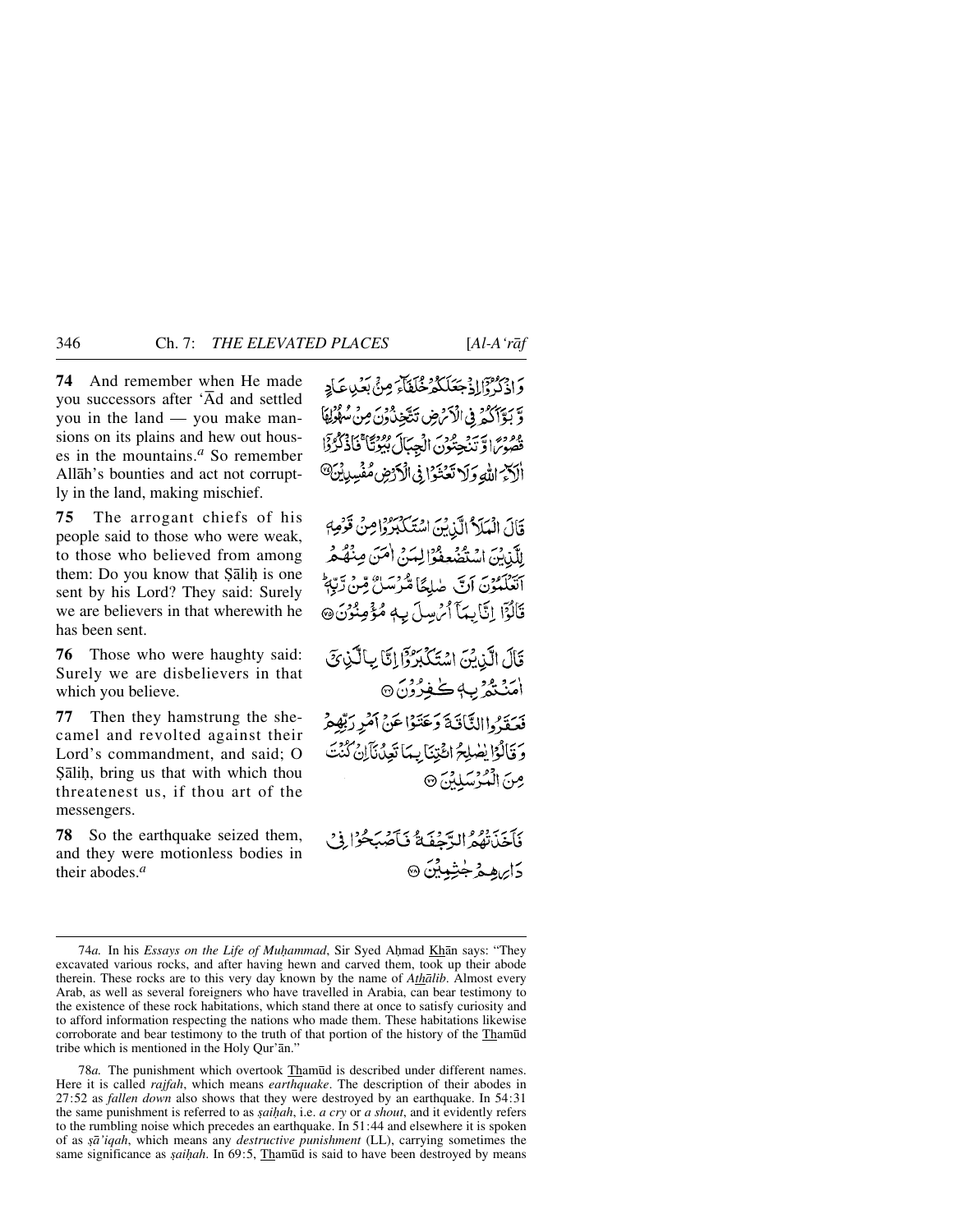Part 8] *HUD* 347

**79** So he turned away from them and said: O my people, I delivered to you the message of my Lord and gave you good advice, but you love not good advisers.*<sup>a</sup>*

**80** And (We sent) Lot, when he said to his people: Do you commit an abomination which no one in the world did before you?*<sup>a</sup>*

**81** Surely you come to males with lust instead of females. Nay, you are a people exceeding bounds.

**82** And the answer of his people was no other than that they said: Turn them out of your town; surely they are a people who aspire to purity!

فَتَوَلَّى عَنْهُمْ دَقَالَ يُقَوْمِرِ بَيْنَ ٱبْلَغْتُكُمْ رِسَالَةَ يَرَبِّيْ دَنْصَحْتُ لَكُمْ دَلَيْنِ لَا تُحِبُّرُنَ التُّصِحِيِّنَ ۞

وَلَوْطًا!ذَ قَالَ لِقَوْمِهِ ٱتَأْتُوْنَ الْفَاحِشَةَ مَاسَبَقَكُمْ بِهَامِنْ آَحَدٍ مِّنَ الْعٰلَيِيِّنَ @

اِتَّكُمُ لَتَأْتُوْنَ الِّتِّجَالَ شَهْرَةً مِّنْ دُوْنِ النِّسَاءِ بِ15 مِ مِرْيَةٍ وَ مِنْ الْمَسْرِفُونَ @

دَ مَاڪَانَ جَوَابَ قَوْمِةِ إِلاَّ آنْ قَالُوْٓا م و معدد قدر تحديد و المدم الكاس يتطلون

79*a.* This evidently refers to the survivors from the great disaster.

80*a.* In the chronological order which this chapter keeps in view, Abraham should have been mentioned next, but his name is here omitted for two reasons; firstly, because only those prophets are mentioned whose enemies were destroyed before their eyes; and, secondly, because Abraham's history has already been dealt with in the last chapter, to which this forms, as it were, a supplement. Hence, we come to Lot, Abraham's nephew. For other references to Lot in the Holy Qur'ån, see 6:86; 11:77–83; 15:61–74; 21:74, 75; 26:160–173; 27:54–58; 29:32 –35; 37:133 –136; 51:32–37; 53:53– 54; 54:34–38; 66:10. Lot is one of those prophets who have been maligned not only in Rabbinical literature but also in the Bible. It is clear that Lot was considered a righteous servant by Abraham (Gen. 18:23), but a little further on we are told that Lot was guilty of incestuous intercourse with his daughters, which shows him to be extremely licentious. The record here has evidently been manipulated.

The question whether Lot was a prophet is answered in the affirmative by Sale, but Wherry denies it.

If Gen. 19:30–38 is a faithful record, Lot cannot take his place even among the righteous; whereas, his being saved in the destruction of Sodom is clear proof of his righteousness, when read along with Gen. 18:23. Sale has, however, produced the additional testimony of the apostle Peter, who says: "And delivered just Lot, vexed with the filthy conversation of the wicked (for that righteous man dwelling among them, in seeing and hearing, vexed his righteous soul from day to day with their unlawful deeds)" (2 Pet. 2:7, 8). His vexing his soul with the wickedness of the people of Sodom can only be true if he was a preacher of righteousness among those people. And again, why should Lot have gone, being a just man, to settle among a wicked people, had he not been charged with the duty of reforming them?

of *ƌghiyah*, which means an *excessively severe punishment*. Both of these descriptions are applicable to an earthquake.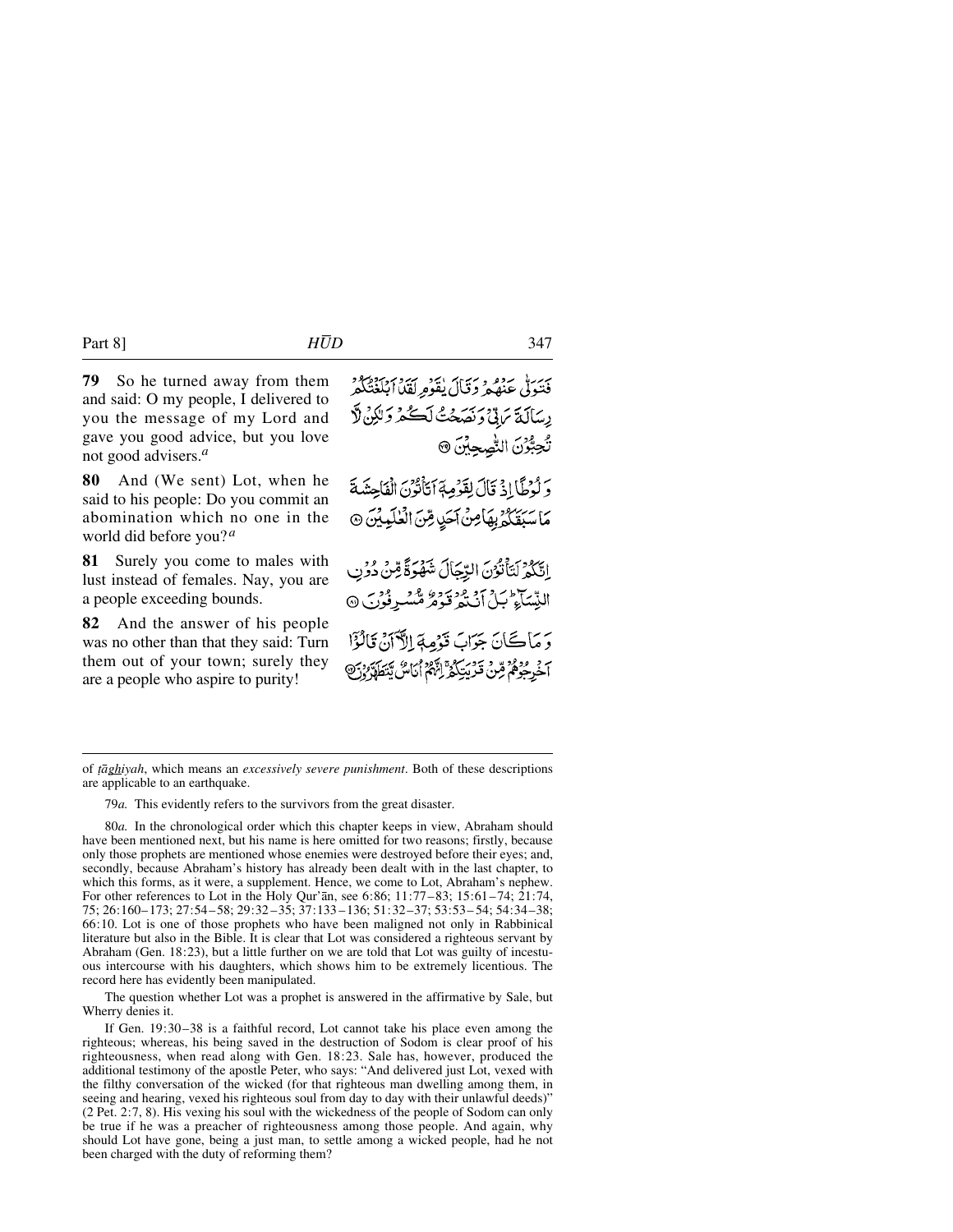**83** So We delivered him and his followers,<sup> $a$ </sup> except his wife — she was of those who remained behind.

**84** And We rained upon them a rain.*<sup>a</sup>* See, then, what was the end of the guilty!

#### SECTION 11: **Shu'aib**

**85** And to Midian (We sent) their brother Sh∂'aib. He said: O my people, serve Allåh, you have no god other than Him. Clear proof indeed has come to you from your Lord, so give full measure and weight and diminish not to men their things, and make not mischief in the land after its reform. This is better for you, if you are believers.*<sup>a</sup>*

**86** And lie not in wait on every road, threatening and turning away from وَ إِلَىٰ صَدْرَبِ سَرَعَ مِنْ شَعَيْدَ مِمَا ثَلَالَ يُقَوِّمِهِ اعْبُدُوااللَّهَ مَالَكُمْ قِنْ الْدِغَبْرُهُ ۖ ين جاء مدور بيّنَة <sup>6</sup>قِينْ سَّ تِكْمُ فَأَدْفُواالْكَيْلَ وَالْعِيْزَانَ وَكَا تَبْغَسُوا التَّاسَ أَنْبِيبَآءَهُمْ وَلَا تُفْسِدُوْإِ فِي الْأَدْوِضِ بَعْدَ إِصْلَاحِهَا ۖ ذٰلِكُمْ خَيْرٌ لَّكُمْ لِنُّ ِّكَنْنُمُ مُّؤْمِنِيْنَ۞ رَ لا تَقَعُدُوْابِكُلِّ صِرَاطٍ تُؤْمِدُونَ

84*a. Matr* or *matar* (lit. *raining*) is also used in the sense of *doing good* or *evil*, according to the object by which it is followed, but *am∆ara* (which is the form used here) is only used in relation to punishment (T). The punishment which overtook the people of Lot is frequently called *ma∆ar* or *rain*, while in 11:82 and 15:74 stones are said to have been rained down upon them, and in 54:34 it is called *hāṣib*, which primarily signifies a *thrower* or *pelter of stones*. It was a volcanic eruption combined with an earthquake.

85*a.* References to Shu'aib are contained in the Holy Qur'ån here and in 11:84– 95; 15:78, 79; 26:176–191, and 29:36, 37. Shu'aib was a descendant of Abraham in the fifth generation. Madyan or Midian was the name of Abraham's son by Keturah (Gen. 25:2), and a city of the same name grew up on the Red Sea, southeast of Mount Sinai, where his descendants settled, and is mentioned by Ptolemy as Modiana. Shu'aib is generally supposed to be another name for Jethro.

The injunction *diminish not to men their things* stands for not depriving or defrauding men of their rights, or not acting wrongfully towards men in respect of their things or dues.

فَأَنْهَدَنْنَاهُ وَ آَهْيِكَنَّالَا امْرَأَتِيَةً ۗ كَأَنَتْ صِنَ الْغَيْدِيْنَ @ وَأَمْطَرْنَا عَلَيْهِمْ مَّطَرًّا فَأَنْظُرُكَيْفَ كَانَ عَاقِبَةُ الْمُجْرِمِيْنَ ثَمَّ

<sup>83</sup>*a.* The word *ahl* is here interpreted as meaning *those who believed in him* (Bd). It means in the first place a man's *family* or *near relatives*, being, in fact, the equivalent of *ål*, but with reference to root-meaning both have a wider significance, including all *those who bear a relation to a man, as members to a head* (from the root *åla*, meaning *he returned* or *bore a relation*, to a man) *by religion* or *persuasion* or *kindred*. There is, however, this difference between *ål* and *ahl*, that the former is used only in relation to eminent men while the latter may refer to men in general (R).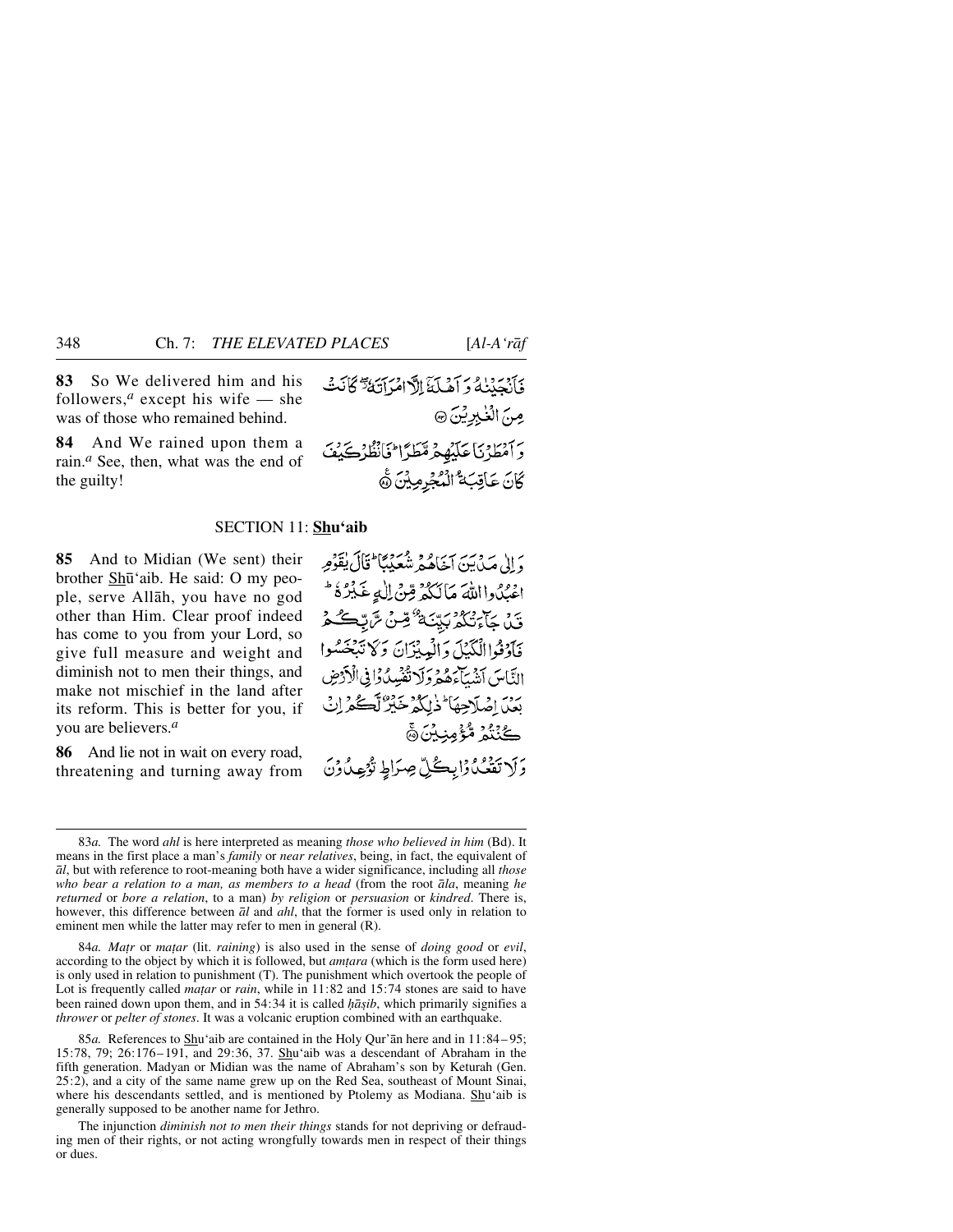Allåh's way him who believes in Him and seeking to make it crooked. And remember when you were few, then He multiplied you, and see what was the end of the mischief-makers!

**87** And if there is a party of you who believe in that wherewith I am sent and another party who believe not, then wait patiently till Allåh judges between us; and He is the Best of Judges.

وَتَصَلُّوْنَ عَنْ سَبِيْلِ اللَّهِ مَنْ امْنَ بِهِ دَ تَبْغُوۡنَهَا عِدَيَّا ۚ دَاذْكُرُوۡۤالِهَ كَيُّنَّهُ ۚ قَلِيْلًا فَكَشَّدَّكُمْ وَانْظُرُوْا كَنْفَ كَانَ عَاقِبَةُ الْمُفْسِدِينَ @ وَ إِنْ كَانَ طَآيِفَةٌ مِّنْكُمْ امْنُوْا بِالَّذِيِّ أَمُ سِلْتُ بِ وَطَآيِفَةٌ لَّمَ يُؤْمِنُوْا فَاصْبِرُوْا حَتّى بِحُبِكُمُ اللَّهُ بِدَنِيَّ } وَهُوَ خَبِيْرُ الْخَلِمِينَ @

# **Part 9**

**88** The arrogant chiefs of his people said: We will certainly turn thee out, O Shu'aib, and those who believe with thee from our town, or you shall come back to our religion. He said: Even though we dislike (it)?

**89** Indeed we should have forged a lie against Allåh, if we go back to your religion after Allåh has delivered us from it. And it is not for us to go back to it, unless Allåh our Lord please. Our Lord comprehends all things in His knowledge. In Allåh do we trust. Our Lord, decide between us and our people with truth, and Thou art the Best of Deciders.

**90** And the chiefs of his people, who disbelieved, said: If you follow Shu'aib, you are surely losers.

**91** So the earthquake overtook them, and they were motionless bodies in their abode *a —*

قَالَ الْمَلَامُ الَّذِينَ اسْتَكْبَرُوْا مِنْ قَوْمِهِ لَنُخْرِجِنَّكَ يُشْعَيْبُ وَالَّذِينَ امْنُوا مَعَكَ مِنْ قَدْيَيْنَآ أَدْنَيْنُوْدُنَّ فِي مِلَّتِنَا ۖ فَأَلَ آدَلَزْ ڪُٽَا کُرِهِينَ ۞

قَلِ افْتَرَيْنَاعَلَى اللَّهِ كَيْبَابَانْ عُدُنَا فِي مِلَّتَكُّهُ بَعْيَا إِذْ نَجِّينَا اللَّهُ مِنْهَا لَرَمَا بِ مِنْ مِنْ آنَ تَعُودِ وَمِنَآ الْآيَنَ يَسْمَعُ اللَّهُ ۖ<br>يَبْكُونُ لَيْنَآ أَنْ نَعُودِ فِيهَمَآ الدَّ أَنْ يَتَنَاءَ اللَّهُ رِيْبَا وَسِعَ رَبُّنَا كُلَّ شَيْءٍ عِلْمًا عَلَى اللَّهِ يَر وَدِيَّا الْجَدَافِيَّةَ بِرِيبِيِّ دَبِيْنِ وَجَبِيَّ وَدَوِيبَ بِالْجَنِّ وَآنَتَ خَيْرُ الْفُتِحِينَ ۞

وَقَالَ الْمَلَا ٌ الَّيْ يُنَ كَفَرُوْا مِنْ قَوْمِهِ لَيِنِ اتَّبَعْتُمْ شُعَيْبًا إِتَّكُمْ إِذًا لَّخْسِرُوْنَ ۞ وَبَاحَيْنَ تُقِيمٍ الدَّحْفَةُ وَبِأَصْبَحُوْا فِي <u>دَايره مْرِ جُتْمِينَ ڇَ</u>

91*a,* see next page.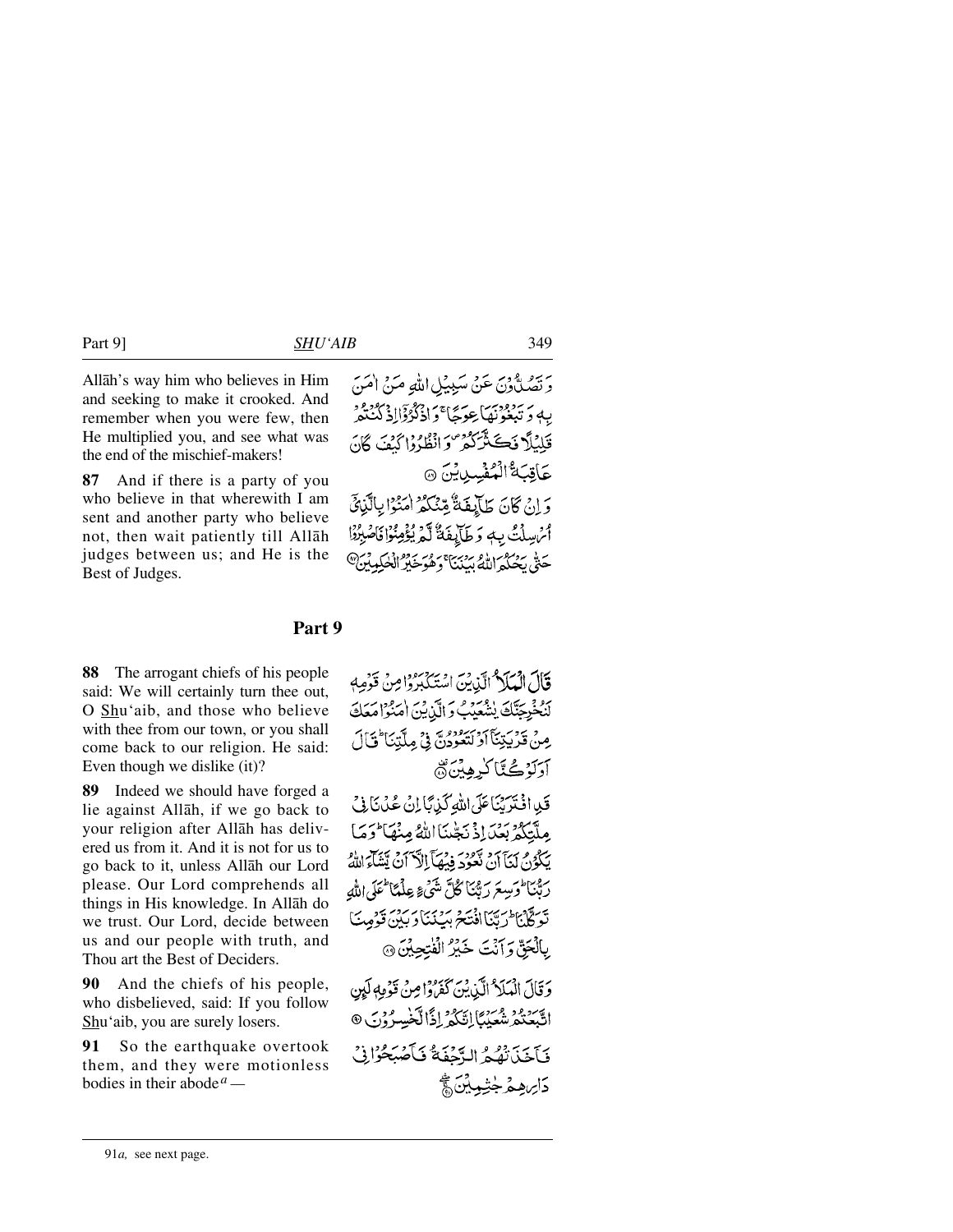**92** Those who called Shu'aib a liar were as though they had never dwelt therein — those who called Shu'aib a liar, they were the losers.

**93** So he turned away from them and said: O my people, indeed I delivered to you the messages of my Lord and I gave you good advice; how, then, should I be sorry for a disbelieving people?*<sup>a</sup>*

الَّنِ بِّنَ كَذَّبُوْاشْعَيْبًا كَأَنْ لَّمْ يَغْنَوْا فِيْهَا ۚ ٱلَّذِيْنَ كَذَّبُوْا شُعَيْبًا كَانُوْا هُمُ الْخْسِرِيْنَ @ فَتَبَدَلْ عِنْصُهُ دَخَيَالَ يَقْوَمِ لَقِدًا الْبَغْتُكُمْ يراسلتِ تربيٍّ ونصحتُ لَكُمْ تَكَيْفَ انسي عَلَىٰ قَدۡ مِرڪٰفِدِيۡنَ ۞

## SECTION 12: **Makkans warned of Punishment**

**94** And We did not send a prophet to a town but We seized its people with distress and affliction that they might humble themselves.*<sup>a</sup>*

**95** Then We changed the evil for good,*<sup>a</sup>* till they became affluent and said: Distress and happiness did indeed touch our fathers. So We took them by surprise while they perceived not.

**96** And if the people of the towns had believed and kept their duty, We would certainly have opened for them blessings from the heavens and the earth. But they rejected, so We seized them for what they earned.

**97** Are the people of the towns, then, secure from Our punishment coming to them by night while they sleep?

وَ مَآ أَمْ سَلْنَا فِيۡ قَرَٰيَةٍ قِنْ نَبِيِّ اِلْآَ آَخَلْنَا آهُلَهَا بِالْيَأْسَاءِ وَالضَّرَّ إِءِلْعَلَّهُمُ بِضَرَّعُوْنَ®

شُمَّ بَدَّانَا مَكَانَ السَّيِّئَةِ الْحَسَنَةَحَقُّ عَفَوْا وَّقَالُوْا قَدْ مَسَّ أَيْآَءَنَا الشَّيْرَآءُ د السراء في سر الوربية وهي من من وروبر.<br>د السراء فاخذيهم بغتيةً وهيمرلا يشعرون@

دَكَّرْ أَنَّ أَهْلَ الْقُدَّى أَمَنُوادَ اتَّقَدَّالْفَتَعَتَـٰٓا عَلَيْهِمْ بَيْرَكْتٍ قِينَ السَّيَمَاءِ وَالْأَرْضِ وَلَٰكِنْ كَنَّابُوْافْآَخْذَنْفُعْرَ بِيمَا كَانْزَا يَكْسِبُوْنَ®

آفَأَصِنَ آهَلُ الْقُرْآيِ آنُ يَأْتِيَهُمْ بِأَسْكَ بَيَاتًاوٌ هُمْ نَآيِمُوْنَ ﴾

95*a.* By *good* and *evil* are meant here *ease* and *distress* respectively.

<sup>91</sup>*a.* This punishment is twice referred to as *rajfah*, or the *earthquake*, and once in 11:94 as *şaiḥah*, which also stands for earthquake.

<sup>93</sup>*a.* He had fully warned his people, and it was their own fault that they did not benefit by his good advice.

<sup>94</sup>*a.* That the histories of the nations are meant as a warning to all opponents of truth is evident. It is also plain that even afflictions and distress, when sent on a people, are meant for their spiritual betterment, *that they might humble themselves*.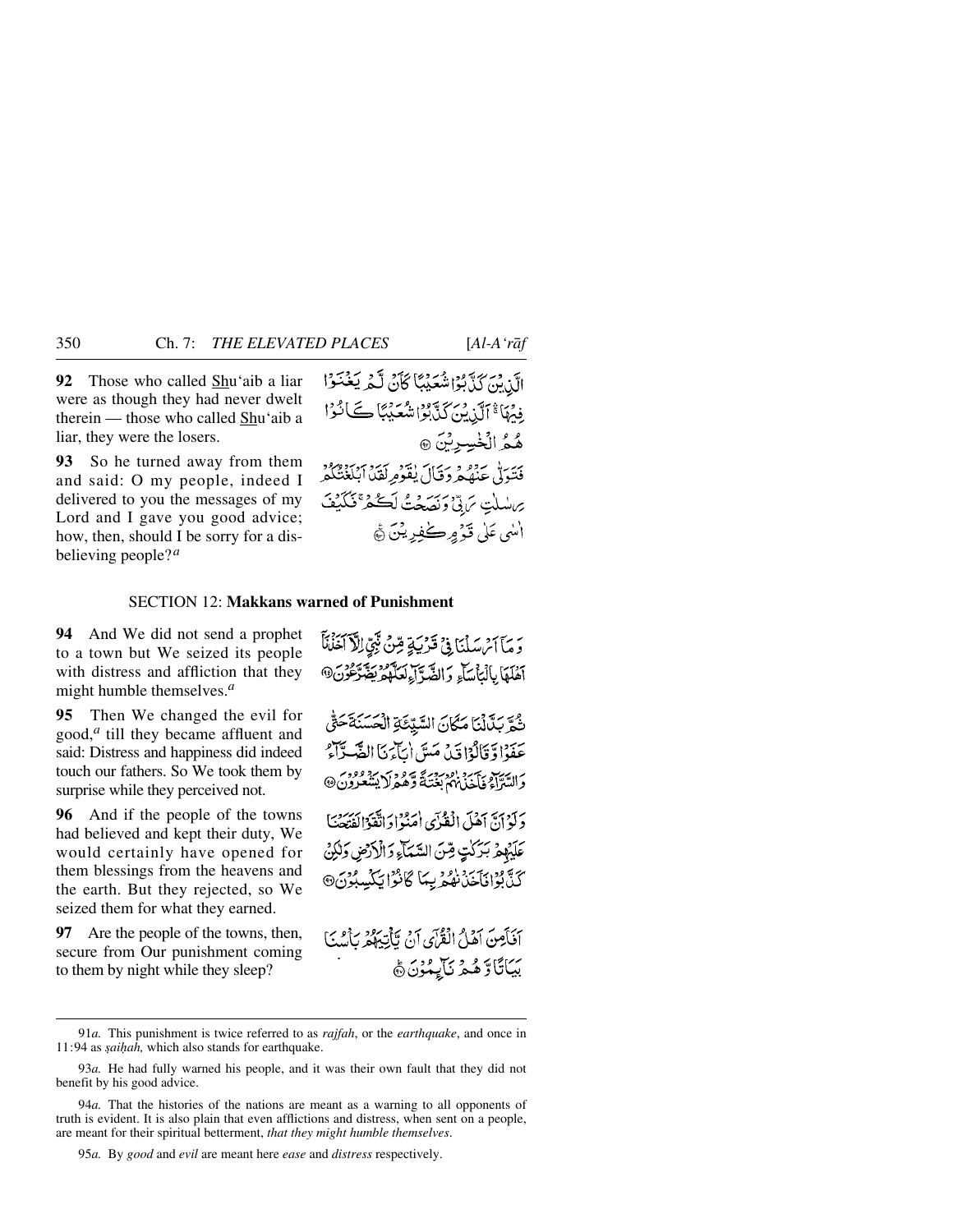**98** Or, are the people of the towns secure from Our punishment coming to them in the morning while they play?*<sup>a</sup>*

**99** Are they secure from Allåh's plan? But none feels secure from Allåh's plan except the people who perish.

ادائصَ أَهْلُ الْقُرْىِ أَنْ يَأْتِيَهُمْ بَأْسُنَا صُبِحَ، وَّهُمْهُ بِٱلْعَبُوْنَ@

### SECTION 13: **Moses sent to Pharaoh with signs**

**100** Is it not clear to those who inherit the earth after its (former) residents that, if We please, We would afflict them for their sins, and seal their hearts so they would not hear?

**101** Such were the towns some of whose news We have related to thee. And certainly their messengers came to them with clear arguments, but they would not believe what they had rejected before. Thus does Allåh seal the hearts of the disbelievers.

**102** And We found not in most of them (faithfulness to) covenant; and We found most of them to be transgressors.

**103** Then, after them, We sent Moses with Our messages to Pharaoh and his chiefs, but they disbelieved them. See, then, what was the end of the mischief-makers!*<sup>a</sup>*

آدَكَمْ يَهْدِ لِلَّذِيْنَ يَرِثُوْنَ الْأَمْرَضَ مِنْ يرد برد آهي آن ٿو بيپيءِ سردامه پر بوءِ ۾<br>بعيد اهلهيا آن ٿو بيپياءِ آصڊنهم پيٺٽو بِهِم وَنَظْبَعُ عَلَىٰ قُلُوۡبِهِمۡ فَهُمُوۡلَا بِسَنَعۡوَنَ ۞ تِلْكَ الْفَرْيِ نَفْصٌ عَلَيْكَ مِنْ آَتَيْ لِهِمْ} ۚ ىرىيە بەيدە دەم مەدرانىسى<br>دىقىي ئائىقكىررسىلۇم بالېتىپ قىما كَانْزَالِيُؤْمِنُوا بِيدَاكَ نَّ بُوْامِنْ قَدَارُ كَّنْ لِكَ يَظْبَعُ اللَّهُ عَلَى قُلُوْبِ الْكَلْفِرِيْنَ ۞ دَ مَادَجَدْنَالِا كَثْرَهِمْ شِنْ عَهْدِ أَوَإِنْ وَّحِيْنَاَ آَكَتْرَهُمْ لَفْسِقِيْنَ ۞

ثُمَّ بَكَتْنَاصِنَّ بَكْرِيهِمْ مُّؤْسِي بِالْيِتِنَّ إِلَى فِرْعَوْنَ وَمَلَاثٍهِ وَظَلَمْوَا بِهَا ۚ فَأَنْظُرُ كَيْفَ كَانَ عَاقِبَهُ ۚ الْمُفْسِدِينَ ۞

<sup>98</sup>*a. Duh-an*, which is here translated as *morning*, begins after sunrise, according to some when the sun is yet low, and according to others when it is somewhat high (LL). The *playing* may be taken either literally or it may indicate the worldly engagements in which they were occupied to the utter neglect of higher aspirations.

<sup>103</sup>*a.* The history of Moses has already been briefly referred to in connection with the stubbornness of the Israelites, but here it is taken up in greater detail, and is continued from here to the end of the 21st section. The reason for this enlargement is to be found in the fact that the Holy Prophet had more in common with Moses than with any other prophet, and he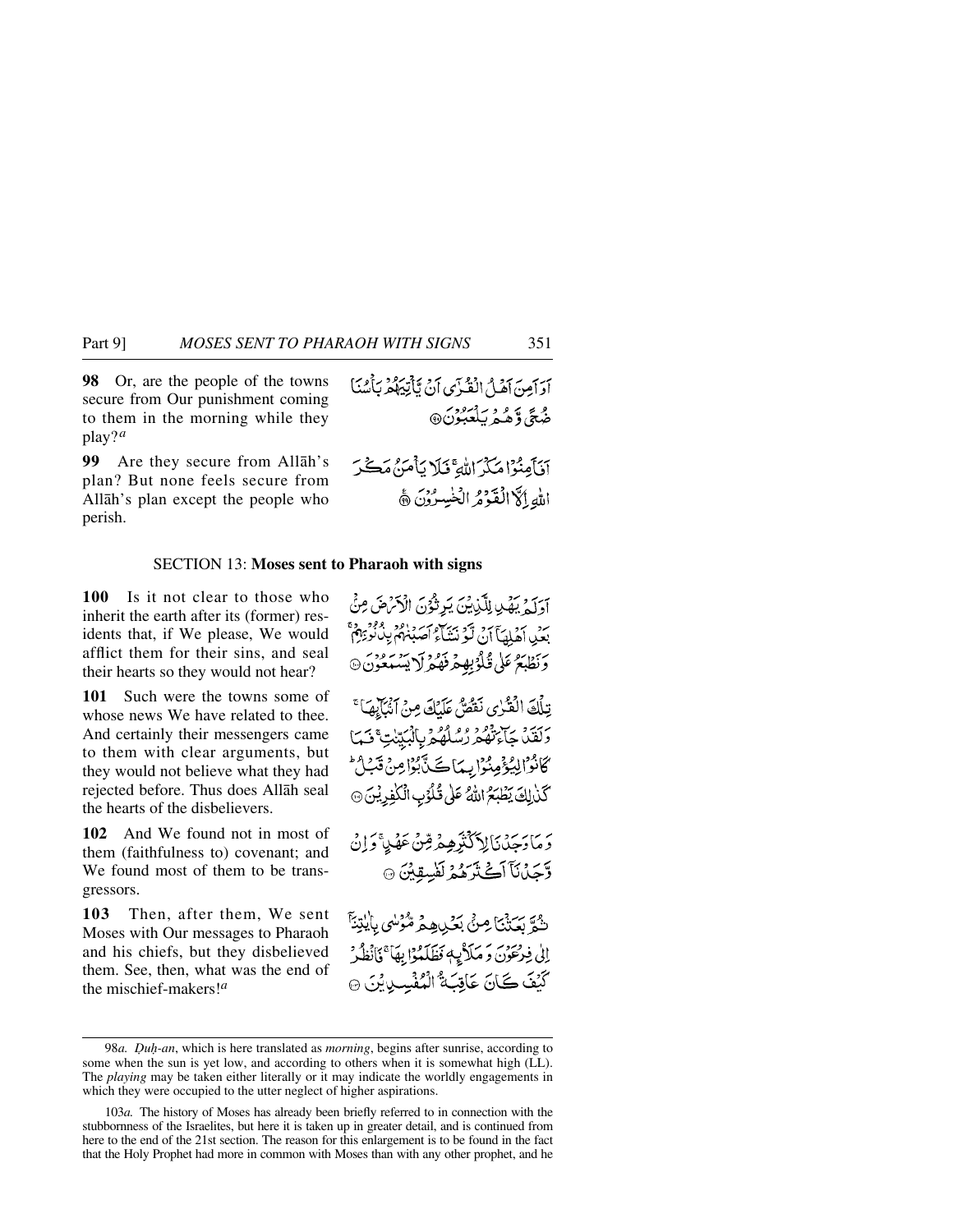**104** And Moses said: O Pharaoh, surely I am a messenger from the Lord of the worlds,

**105** Worthy of not saying anything about Allåh except the truth. I have come to you indeed with clear proof from your Lord, so let the Children of Israel go with me.

**106** He said: If thou hast come with a sign, produce it, if thou art truthful.

**107** So he threw his rod, then lo! it was a serpent manifest.

**108** And he drew forth his hand, and lo! it was white to the beholders.*<sup>a</sup>*

حَقِيقٌ عَلَى أَنْ لَأَ أَقُوْلَ عَلَى اللَّهِ إِلَّا الْحَقَّ قَدُ جِئْتُكُمْ بِبَيِّنَةٍ مِّنْ تَرَبِّكُمْ فَأَيْرَ بِيبِي بِيَبِيِّ إِسْبِ أَءٍ بِ مِنْ فَيْ لَيْ قَالَ إِنْ كُنْتَ جِئْتَ بِأَيَةٍ فَأَتِ بِهَآ إِنْ كُنْتَ مِنَ الصَّدِيقِيِّنَ۞ فَأَلْقَٰى عَصَاهُ فَإِذَاهِيَ تُعُبَانُ مُّبِينُ ﴾ وَّ نَزِعَ بِيَدَهُ فَأَذَاهِيَ رَدِيبٍ لِلنَّظِي يَنَ ۞

108*a* Here again we have an instance of the correctness of the Quranic statement where it differs with the Bible, showing the incompleteness of the Bible narrative. In the fourth chapter of Exodus it is clearly stated that two signs were given to Moses — that of his rod turning into a serpent and that of his hand becoming white when put into his bosom; and Exod. 4:8 clearly states that Moses was commanded to show both these signs to Pharaoh. But when we read ch. 7, where the performance of those miracles before Pharaoh is recorded, we find mention only of the miracle of the rod.

Another question worth considering here is as to the nature of these miracles. As is stated elsewhere in the Holy Qur'an, Moses' rod was an ordinary staff: "I lean on it, and I beat the leaves with it for my sheep, and I have other uses for it"  $(20:18)$ . It is nowhere stated that whenever he threw it down his rod turned into a serpent. Even when the Israelites were in the greatest danger, Moses made no use of it. Only on two occasions the rod is stated to have turned into a serpent, viz. (1) when Moses held communion with God before going to Pharaoh; (2) when he first came before Pharaoh, or when Pharaoh summoned the enchanters to his help.

Now on the first of these occasions it is certain that the rod was seen turning into a serpent by Moses alone, when he was in a state of vision — a state in which a person is temporarily transported to a spiritual sphere. This is the state in which the prophets and other righteous men receive Divine revelation; and while it is certainly not a state of sleep, it is equally certain that it is a state in which the mind rises above the limitations of physical environment, beholding things which are invisible to the physical eye, and hearing things which the physical ear cannot hear. It is therefore certain that on the first occasion Moses observed the change whilst in the same state of temporary transportation in which he received revelation. The miracle took place on the latter occasion when others besides Moses witnessed the change. But it is a fact that the effect of inspired vision is sometimes so strong that others besides the seer partake in it.

Yet, whatever their real nature, these miracles of Moses were not mere play. The great

is called the like of Moses in the Mosaic prophecies. References to Moses' history are contained in the following places in the Holy Qur'ån: 2:49–71; 4:153; 5:20–26; 7:103–156; 7:159 –160; 10:75– 92; 11:96– 99; 17:101–104; 18:60–82; 19:51–53; 20:9–98; 23:45– 49; 26:10– 68; 27:7–14; 28:3– 44; 37:114–122; 40:23–54; 43:46– 56; 44:17– 33; 51:38– 40; 61:5 and 79:15 –26.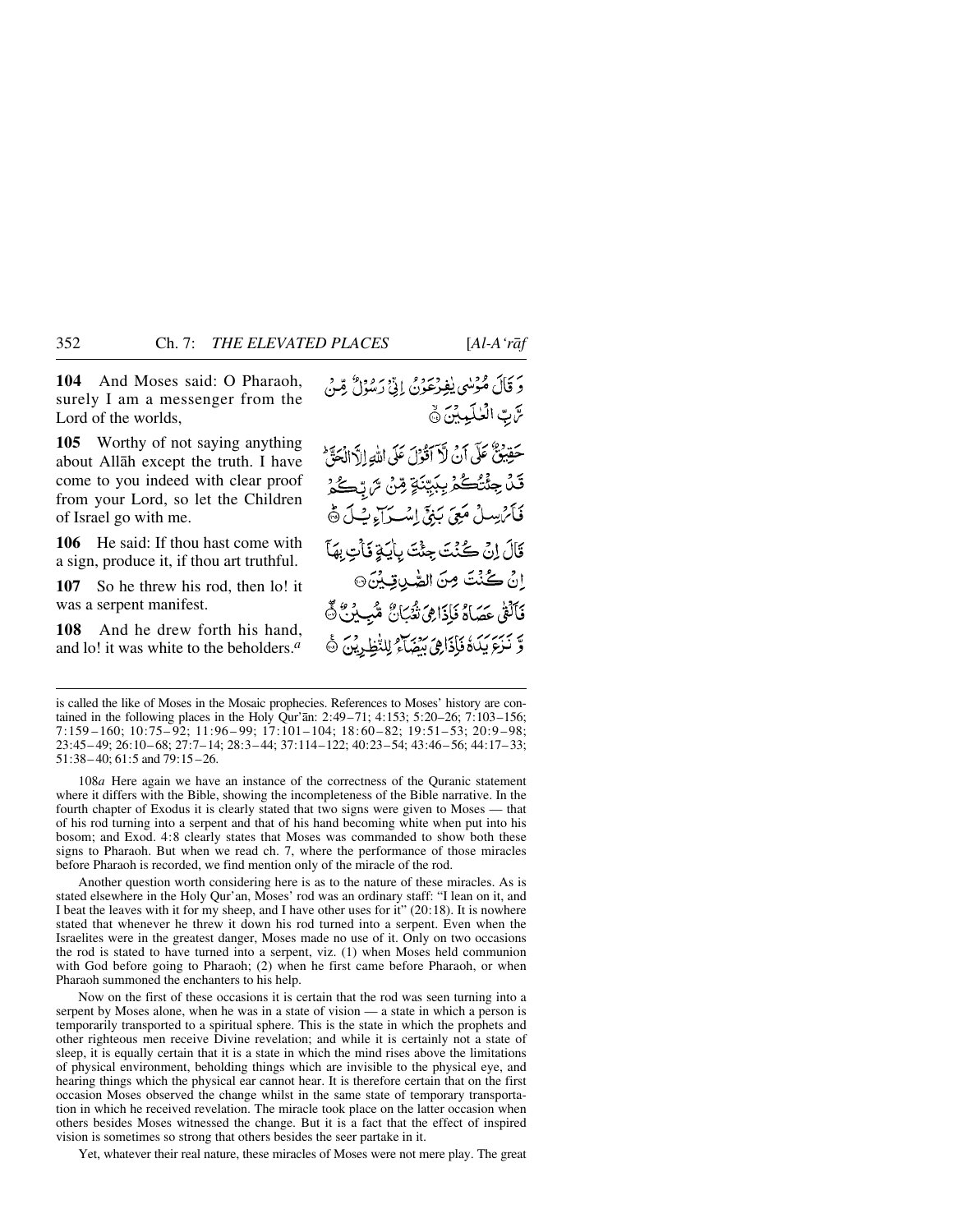# SECTION 14: **Pharaoh summons Enchanters**

**109** The chiefs of Pharaoh's people said: Surely this is a skilful enchanter!

**110** He intends to turn you out of your land. What do you advise?*<sup>a</sup>*

**111** They said: Put him off and his brother, and send summoners into the cities,

**112** To bring to thee every skilful enchanter.

**113** And the enchanters came to Pharaoh, saying: We must surely have a reward if we prevail.*<sup>a</sup>*

**114** He said: Yes, and you shall certainly be of those who are near (to me).

**115** They said: O Moses, wilt thou cast, or shall we (be the first to) cast?

**116** He said: Cast. So when they cast, they deceived the people's eyes and overawed them, and they produced a mighty enchantment.

**117** And We revealed to Moses: Cast thy rod. Then lo! it swallowed up their lies.*<sup>a</sup>*

**118** So the truth was established, and that which they did became null.

قَبَالَ الْمَيَلَاثُومِنْ قَيْوُمِرِ فِيدْعَوْنَ إِنَّ ۿۮؘٳڷڛٚڿۯ۠؏ڸؽۄ۠۞<br>ڽۘڋڔؽۮٳڽ۩ڂڮػۿۯٙڡۣڹ۩ۻػۮ فَيَمَاٰ ذَا تَأْمُرُونَ۞ قَالُوۡٓالۡمٰ حِدۡءَ ۖ مَنَاهُ وَ ٱِمۡ بِسِيلُ فِی الْمَكَالِيِنِ خَشِرِيْنَ ۞ *ن*َأَتْرُكَ بِكُلِّ سُجِرِعَــَـلِيُّمِرِ @ دَيْمَآءَ السَّعَدَةُ فِيرْعَوْنَ فَبَالُؤَالِنَّ لَنَا ارَكْجُرًا إِنْ كُنَّا نَحْنُ الْغَلِبِيْنَ۞ قَالَ نَعْدُدَانَّكُمْ لَيْنَ الْمُقَرَّبِيْنَ @ قَالَوْا يَسْمَوْمَنِّي إِمَّنَا أَنْ تُلْقِيَ وَإِمَّا آَنْ تَكُونَ نَحْنُ الْمُلْقِيْنَ، فَأَلَى ٱلۡفَوۡنَا ۚ ذَلَمَّآ ٱلۡقَوۡرَا سَعَدُوۡۤالۡ ٱلۡنَّاسِ راشترهبودور ري.<br>واشترهبوهمروجاءوبسخرعظيمر© وَ أَوْجَدْنَأَ إِلَىٰ مُؤْمَنِي أَنْ أَنْقِ عَصَاكَةً فَإِذَا ِ هِيَ تَلْقَفُ مَا يَأْفِكُوْنَ ﴾ فَوَقَعَ الْجَنَّ وَبَطَلَ مَاكَنَّانُوْابَعْبَلُوْنَ۞

113*a.* Compare Exod. 7:11: "Then Pharaoh also called the wise men and the sorcerers".

truth underlying the 'aşa or the rod turning into a serpent, was that the followers of Moses, as represented by his rod, would prevail over their enemies; and the significance underlying the whitening of Moses' hand was that his arguments would shine forth with clearness.

For these interpretations of the two occurrences, see 20:20*a*, 22*a*.

<sup>110</sup>*a. Amr* here carries the significance of *advising* or *counselling*. One says *mur-nß* meaning *counsel me*, *advise me* (LL). The words are apparently Pharaoh's.

<sup>117</sup>*a.* Compare Exod. 7:12: "For they cast every man his rod, and they became serpents: but Aaron's rod swallowed up their rods". The enchanters' show is here spoken of as *the lies they told*.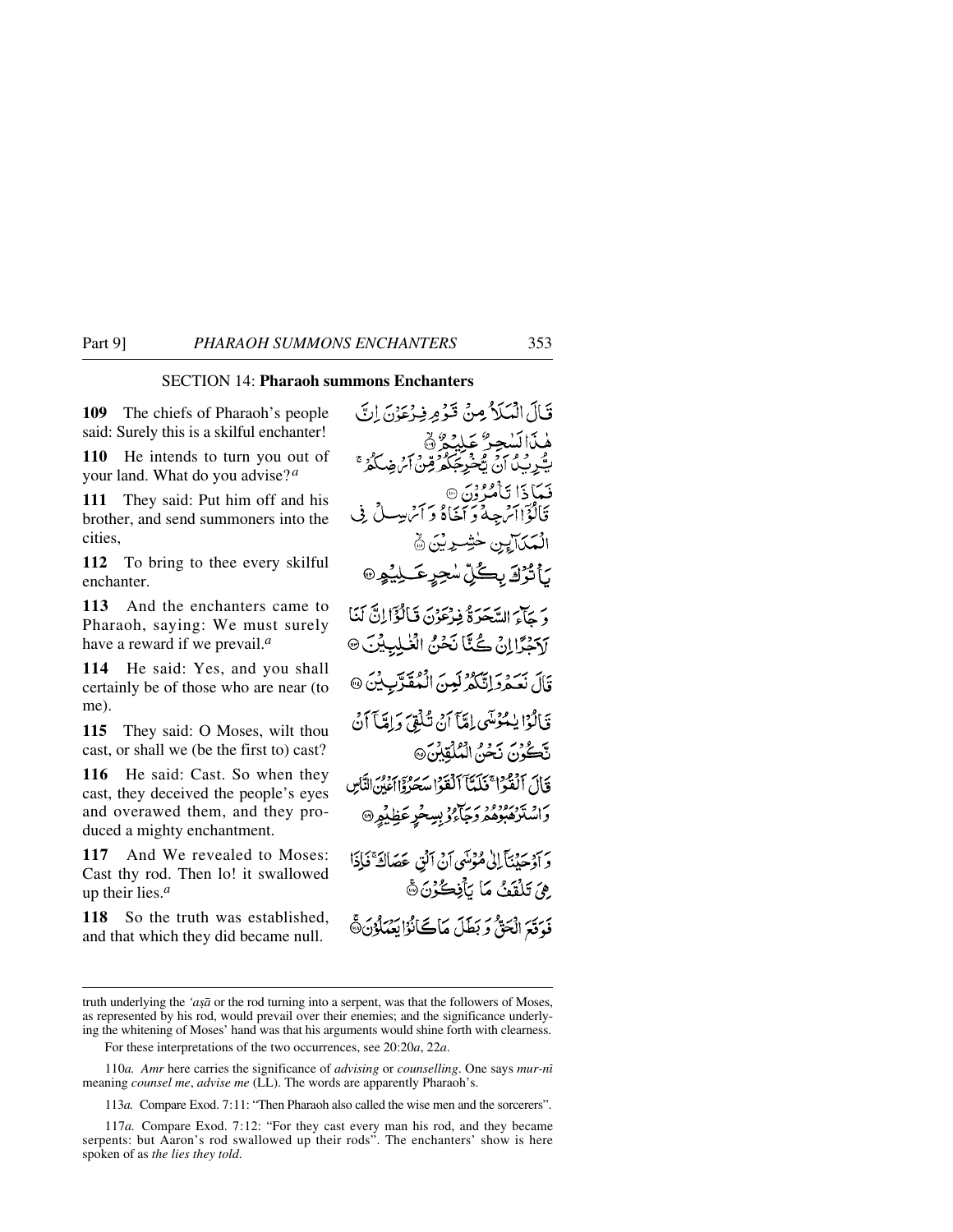**119** There they were vanquished,

and they went back abased.

**120** And the enchanters fell down prostrate —

**121** They said: We believe in the Lord of the worlds,

**122** The Lord of Moses and Aaron.

**123** Pharaoh said: You believe in Him before I give you permission! Surely this is a plot which you have plotted in the city, to turn out of it its people, but you shall know!

**124** I shall certainly cut off your hands and your feet on opposite sides, then I shall crucify you all together!

**125** They said: Surely to our Lord do we return.

**126** And thou takest revenge on us only because we believed in the messages of our Lord when they came to us. Our Lord, pour out on us patience and cause us to die in submission (to Thee)!*<sup>a</sup>*

نَظُلِبُوْاهُنَالِكَ وَانْقَلَبُوْا صٰغِرِيْنَ ﴾ وَأَلْقِيَ السَّحَرَةُ سُجِدِينَ ﴾ قَالُوْٓا اٰمَنَّا بِرَبِّ الْعٰلَيِّينَ ﴾ ىن ئەۋسى كەلھىدۇنَ ۞ قَالَ فِيرْعَوْنَ امْنَدْهُمْ بِ4قَبْلَ أَنْ إِذْنَ بِهُ وَمَنْ إِنَّ هٰذَا لَمَدَ وَعَظَيْرَتُمُوْهُ فِي الْمَدِينَةِ إِنَّ خُرِجُوْا مِنْهَا أَهْلَهَا ۚ فَسَوْفَ تَعْلَمُوْنَ ® لَأَقَطَّعَنَّ إِيكِيبَكُمْ وَأَنْهَجُلَڪُمْ قِنْ خِلَانِ ثُمَّ لَأَصَلِّبَنَّكُمْ آَجْمَعِيْنَ ۞ قَالُؤَاإِنَّآَإِلَىٰ مَ تِّنَا مُنْقَلِبُوْنَ ﴾ وَمَا تَنْقِعُهُ مِنَّآَ إِلَّا َنَ اٰمَنَّا بِإِيٰتِ رَبِّنَالَهَا حِ دِينَ الرِّيِّنَا كَذَبِهِ عَمَلَتْنَا صَدْرًا وَ نَوَوْنَا مُتَسِلِّدِبِيَّنَّ

It should be further noted that the magicians could not have believed unless they had heard the arguments of Moses as to the existence of God and as to a life after death in which they now believed so staunchly that they were ready to sacrifice their very lives

<sup>126</sup>*a.* The Bible does not speak of the magicians as believing in the Divine mission of Moses when they were vanquished. On the other hand, they are shown as still opposing Moses when other signs were shown later on, though their hearts seem to have been impressed with Moses' truth, as on one occasion they are shown as saying to Pharaoh that there was "the finger of God" in what Moses did (Ex. 8:19). Notwithstanding this conviction, they are still shown as opposing Moses and as suffering from boils like Pharaoh's followers (Ex. 9:11). But according to Rabbinical literature, some Egyptians accompanied Moses when he departed from Egypt, which is corroborated by the Bible narrative: "And a mixed multitude went up also with them" (Exod. 12:38). "For the Egyptians, when the time fixed for Moses' descent from the mountain had expired, came in a body, forty thousand of them, accompanied by two Egyptian magicians, Yanos and Yambros, the same who imitated Moses in producing the signs and the plagues in Egypt" (Jewish Ency.). These two magicians are also mentioned in 2 Tim. 3:8, which is a further corroboration of the truth of the statement made in the Qur'ån and of the incompleteness of the Bible narrative.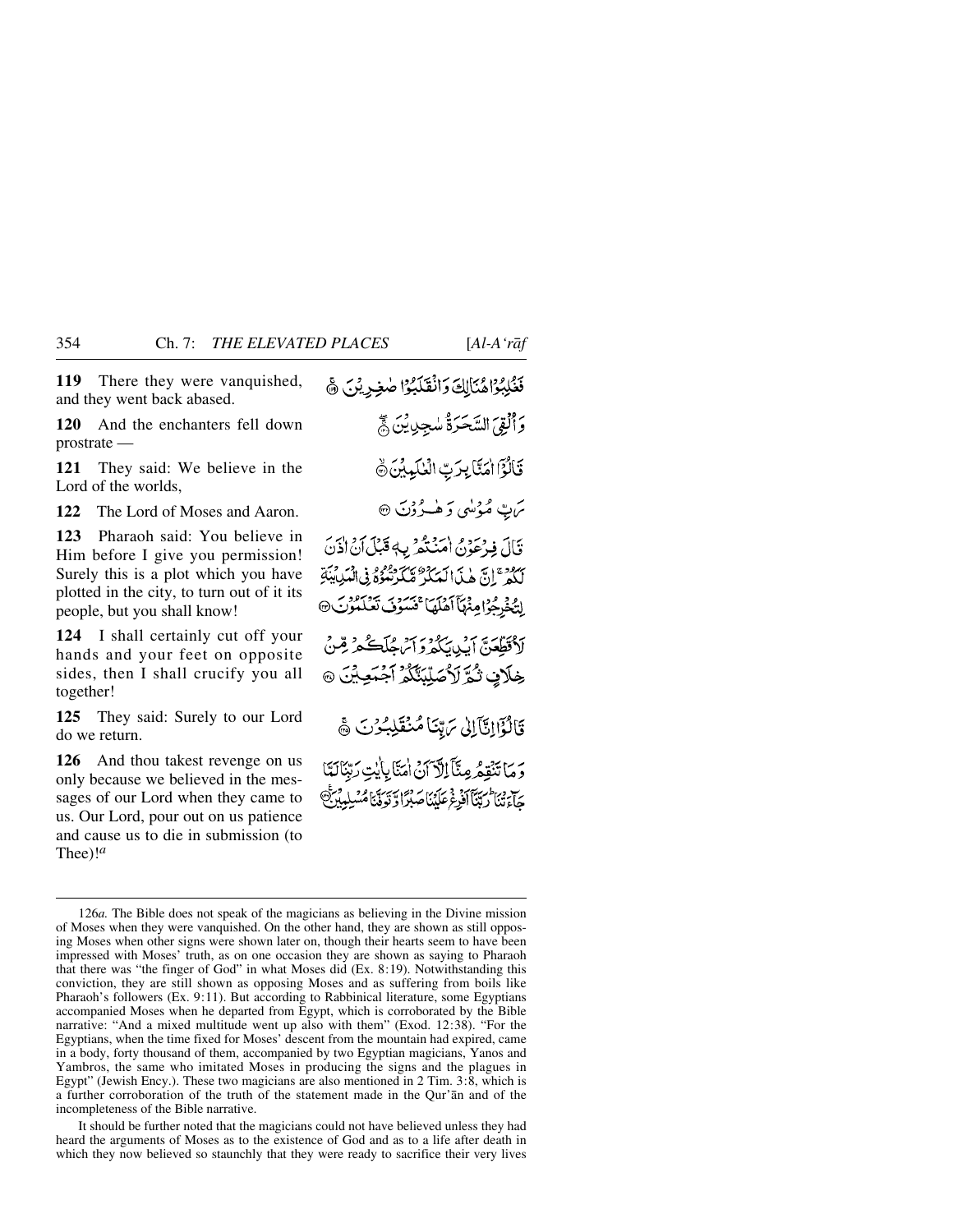# SECTION 15: **Israelites' Persecution continues**

**127** And the chiefs of Pharaoh's people said: Wilt thou leave Moses and his people to make mischief in the land and forsake thee and thy gods? He said: We will slay their sons and spare their women, and surely we are dominant over them.*<sup>a</sup>*

**128** Moses said to his people: Ask help from Allah and be patient. Surely the land is Allåh's — He gives it for an inheritance to such of His servants as He pleases. And the end is for those who keep their duty.

**129** They said: We were persecuted before thou camest to us and since thou hast come to us. He said: It may be that your Lord will destroy your enemy and make you rulers in the land, then He will see how you act.*<sup>a</sup>*

وَ قَالَ الْمَلَامُ مِنْ قَوْمِ فِيهْ يَوْمَ بِهَيْبِرُهُ مُؤْمِلُهِ، وَقَوْمَهُ لِيُفْسِدُ وَافِي الْأَرْضِ وَيَذَبَرَكَ وَالِهَنَاظَ قَالَ سَنُقَتِلُ أَيْنَآءَهُمْ وَنَسْتَحْيَى نِيبَآءَهُ وَجَ إِنَّا فَوْقَهُمْ قَيْصِهُ وُنَ ۞

قَالَ مُؤْسِي لِقَوْمِهِ اسْتَعِيْنُوْا بِاللَّهِ وَ اصْبِرُوْا ۚ إِنَّ الْآرَضَ لِلَّهِ ۖ يُوۡرِثُهُمَا ۖ مَنۡ مَّتَنَاءُ مِنْ عِبَادِ م<sup>ِل</sup>وَ الْعَاقِبَةُ لِلْمُتَّقِينَ۞

فَالْوَّااوُذِيْنَا مِنْ قَبَلِ أَنْ تَأْتِيَنَا دَمِنَّ بَعْيْدِ مَاجِئِتِنَا ۖ قَالَ عَبْدِي بَرَبُّكُمْ أَنَّ يَّهْلِكَ عَدُوَّكُمْ وَيَسْتَخْلِفَكُمْ فِي الْأَرْضِ فَبِنَظُ كَيْفَ تَعْمَلُوْنَ ﴾

#### SECTION 16: **Moses shows more Signs**

**130** And certainly We overtook Pharaoh's people with droughts and diminution of fruits that they might be mindful.

**131** But when good befell them they said: This is due to us. And when evil afflicted them, they attributed it to the ill-luck of Moses and وَلَقَيْنَ آخَنْ نَأَالَ فِيرْعَوْنَ بِالسَّنِيْتِيْنَ وَنَقْصٍ مِّنَ الشَّرَنِ لَعَلَّهُمْ يَذَّكَّرُوْنَ @

فَأَذَاجَآءَتُهُمُ الْحَسَنَةُ قَالَوْالَّيَا هٰذِهِ ۚ د اق تصهیم سیّعَهٔ یَطَیّرُوا بِهُ دِمِی دَ مَنْ مِّعَةَ ۖ ٱلۡ ٓالَّهَ ٱلَّيۡلِهُ مُوطِنُ ٱللَّهِ

for their faith. It shows that Moses had explained the essential religious truths to the whole gathering before he showed the signs.

<sup>127</sup>*a.* The word translated as *dominant* is *qåhir*, which signifies *one who has overcome*, *conquered*, or *subdued another* (LL).

<sup>129</sup>*a.* By *the land* is meant the *Promised Land*, for thither was Moses taking them. Their being made rulers in the land was conditional upon their doing good; this is suggested in the concluding words of the verse.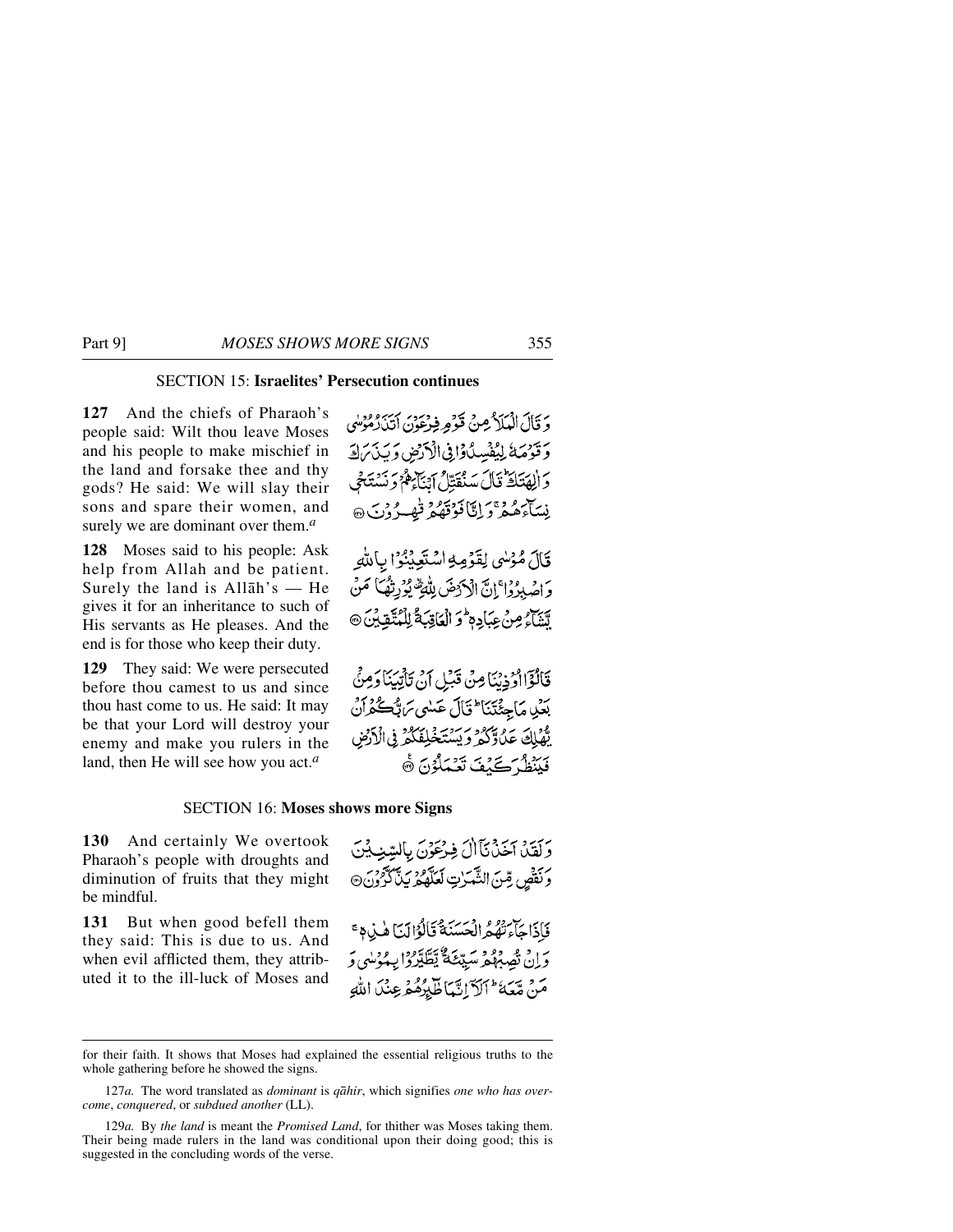those with him. Surely their evil fortune is only from Allåh, but most of them know not.*<sup>a</sup>*

**132** And they said: Whatever sign thou mayest bring to us to charm us therewith — we shall not believe in thee.

**133** So We sent upon them widespread death,<sup>*a*</sup> and the locusts and the lice and the frogs and the blood — clear signs.<sup>b</sup> But they behaved haughtily and they were a guilty people.

**134** And when the plague *<sup>a</sup>* fell upon them, they said: O Moses, pray for us to thy Lord as He has made promise with thee. If thou remove the plague from us, we will certainly believe in thee and will let the Children of Israel go with thee.

**135** But when We removed the plague from them till a term which دَ لِيَكِيٌّ أَكْثَرَهُمْ لَا يَعْلَمُوْنَ ۞

رَ قَالُوْا مَهْمَا تَأْتِنَابِهِ مِنْ الِهَةِ لِّسَجَرَنَا بِهَا لَا فَعَانَحْنُ لَكَ بِمُؤْمِنِيْنَ ۞

فَأَرْسَلْنَا عَلَيْهِمُ الطُّوْفَانَ وَالْجَرَادَ دَ الْقُدَلَ وَالضَّفَادِعَ وَالدَّامَ إِيْتِ مُفْصَلَتِهُ ۖ فَاسْتَكْبَرُوا وَكَانُوْا قَوْمًا مُّجْرِمِيْنَ ۞

دَلَّهَا دَقَعَ عَلَيْهِمُّ الرَّجْزُ قَالُوْا يٰمُوْسَى ادُعُ لَنَارَتِّكَ بِمَاعَهِلَ عِنْدَادَ ۚ لَيْنَ كَشَفْتَ عَنَّا الرِّجْزَ لَنُؤْمِى نَنَّ لَكَ وَلَلْرَسِلَةِ مَعَكَ بَنِيٍّ اِسْرَاءِيْلَ®َ

فَلَمَّأَكَّتَنَفْنَاعَنْهُمُّ الرِّجْزَلِلَّى أَجَلٍ هُـمُّ

133*a. T∂f ån* (from *ƌfa*, *he went round* or *circuited the thing*) is originally *every accident that besets men on all sides* (R), and hence it is also applied to *flood* or *deluge*. It also means *death*, or *quick and widespread death*; or *death prevailing generally* (LL). Hence it might mean either *plague causing excessive death* or *flood*. *Widespread death*, as the true interpretation of *ţūfān*, is also accepted by Bukhārī (B. 65: vii).

133*b.* The Bible mentions the following signs: (1) Turning of the water into blood; (2) frogs; (3) lice; (4) flies; (5) plague upon beasts and men; (6) hail; (7) locusts; (8) darkness; (9) death of the first-born. Of these the Qur'ån mentions the first two, the third, and the seventh in clear words; the fourth is included in the third; the fifth and the ninth are mentioned together as *∆∂f ån* or *widespread death*; the hail is not mentioned, but the destruction of fruits, which was brought about by it, is mentioned in v. 130; while instead of the darkness we have the *drought* in that verse, which seems to have been the actual affliction, and of which darkness may have been a result either metaphorically or actually, because of hurricanes and storms darkening the land, as is usually the case in time of drought. The two signs of v. 130, with the five mentioned here, are the seven signs which, with the two signs of the rod and the white hand, make up the nine signs of 17:101 and 27:12.

134*a.* The reference is to the plague mentioned in the previous verse.

<sup>131</sup>*a.* The original word for *evil fortune* is *†å'ir*, lit., *a bird*. See 17:13*a* for explanation. *Their evil fortune is from Allåh* means that the misfortunes which they were made to suffer were brought about by Allåh as a result of their own evil deeds.